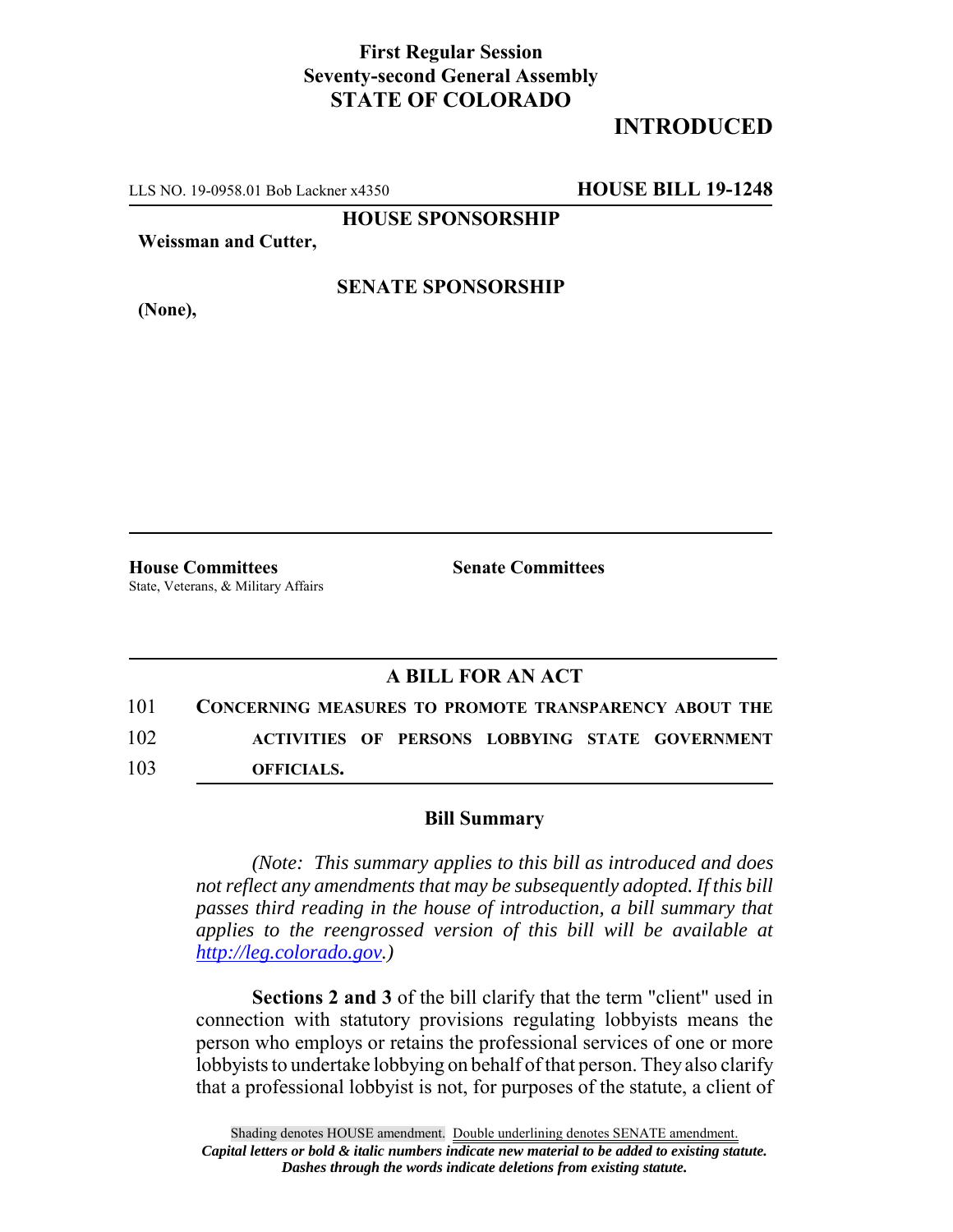either a lobbying firm or any other person that employs or retains one or more professional lobbyists to undertake lobbying on behalf of one or more clients.

Section 3 clarifies that existing provisions that require heightened disclosure when a lobbyist enters into an agreement to engage in lobbying apply when the general assembly is in regular or special session.

In addition to any other disclosure, during the period that the general assembly is in regular or special session, section 3 also requires a professional lobbyist to notify the secretary of state by means of the electronic filing system within 48 hours after:

- The lobbyist agrees to undertake lobbying in connection with new legislation, standards, rules, or rates for either a new or existing client of the lobbyist; or
- ! The lobbyist takes a new position on a new or existing bill for a new or existing client of the lobbyist.

During this period, where the lobbyist either agrees to undertake the expanded representation, the disclosure required by the bill includes the bill number of the legislation at issue and whether the lobbyist's client is supporting, opposing, amending, or monitoring the legislation at the time the lobbyist agrees to undertake lobbying in connection with the legislation or takes a new position.

The bill also states that an attorney who is a professional lobbyist may not decline to disclose his or her lobbying as such lobbying is required to be disclosed on the grounds that the lobbying is protected against disclosure as confidential matters between an attorney and a client.

In connection with any requirement under existing law to disclose the identity of a client, a professional lobbyist who is a natural person and who is employed or retained by a lobbying firm or any other firm or entity may disclose the name of the lobbying firm or other person or entity by means of which, or under the name of which, a professional lobbyist does business, but to satisfy such disclosure requirement the lobbyist is also required to disclose the name of the client who employs or retains the professional services of the lobbyist, or a lobbying firm or any other person or entity that employs or retains the lobbyist, to undertake lobbying on its behalf.

2 **SECTION 1. Short title.** This short title of this act is the

- 3 "Lobbyist Transparency Act".
- 
- 4 **SECTION 2.** In Colorado Revised Statutes, 24-6-301, **amend** (1)

<sup>1</sup> *Be it enacted by the General Assembly of the State of Colorado:*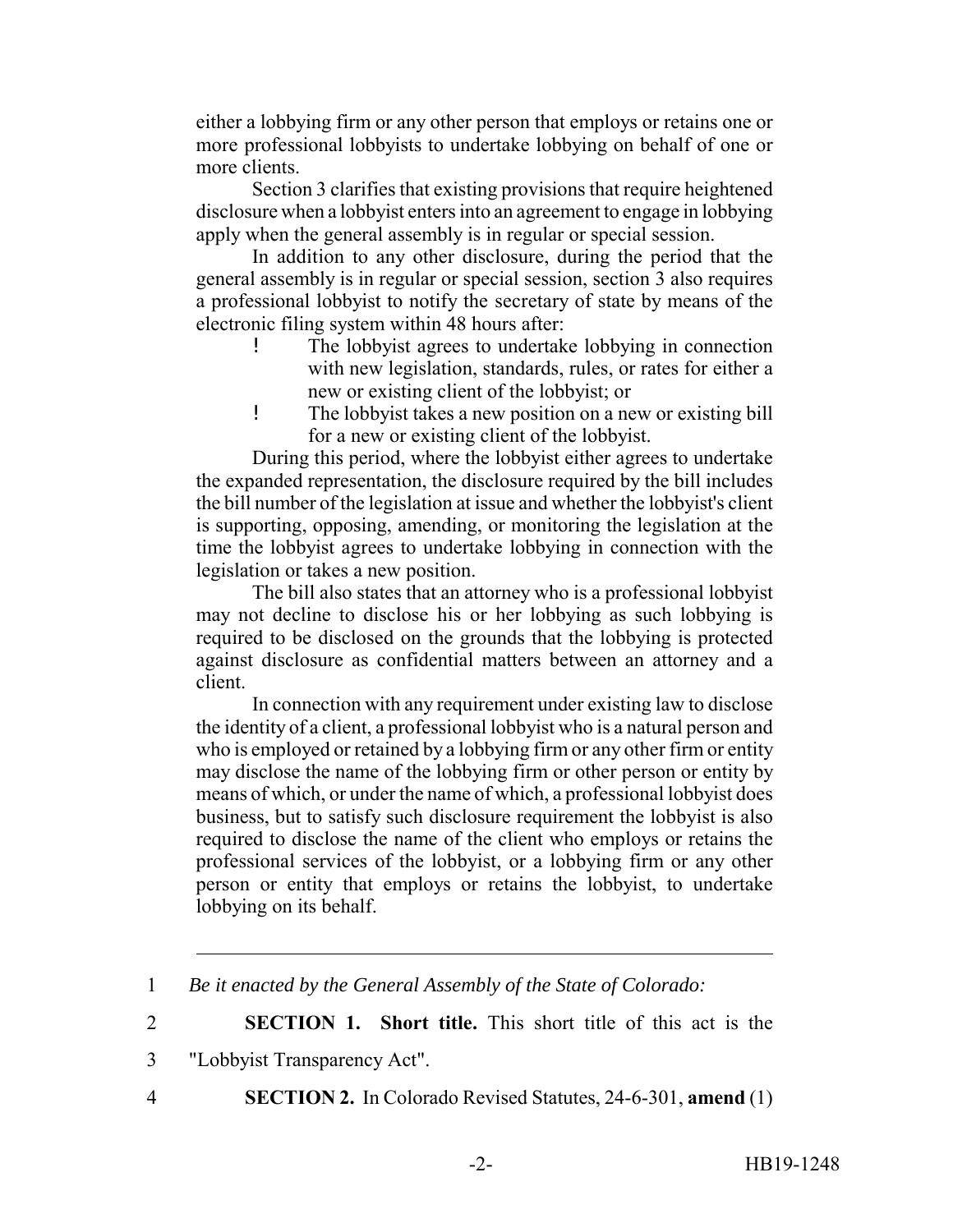as follows:

 **24-6-301. Definitions - legislative declaration.** As used in this part 3, unless the context otherwise requires:

 (1) "Client" means the person who employs OR RETAINS the 5 professional services of a lobbyist ONE OR MORE LOBBYISTS TO UNDERTAKE LOBBYING ON BEHALF OF THAT PERSON. For the purposes of this part 3, a professional lobbyist is not a client of another lobbyist for whom he or she undertakes lobbying on a subcontract basis nor is the professional lobbyist a client of EITHER a lobbying firm OR ANY OTHER PERSON THAT EMPLOYS OR RETAINS ONE OR MORE PROFESSIONAL LOBBYISTS TO UNDERTAKE LOBBYING ON BEHALF OF ONE OR MORE CLIENTS. Where the client is an organization or entity, nothing in this subsection (1) requires the organization or entity to provide the names of any of its shareholders, investors, business partners, coalition partners, members, donors, or supporters, as applicable.

 **SECTION 3.** In Colorado Revised Statutes, 24-6-302, **amend** (6)(a) and (8); and **add** (6.5) and (9) as follows:

 **24-6-302. Disclosure statements - required - definition.** (6) (a) During the period that the general assembly is not in REGULAR OR SPECIAL session, a professional lobbyist shall notify the secretary of state 21 in writing within five working BUSINESS days after an oral or written agreement to engage in lobbying for any person OR CLIENT not disclosed in the registration statement filed pursuant to section 24-6-303 (1). During 24 the period that the general assembly is in REGULAR OR SPECIAL session, a professional lobbyist shall notify the secretary of state after an agreement to engage in lobbying for any person OR CLIENT not disclosed in the registration statement filed pursuant to section 24-6-303 (1), either by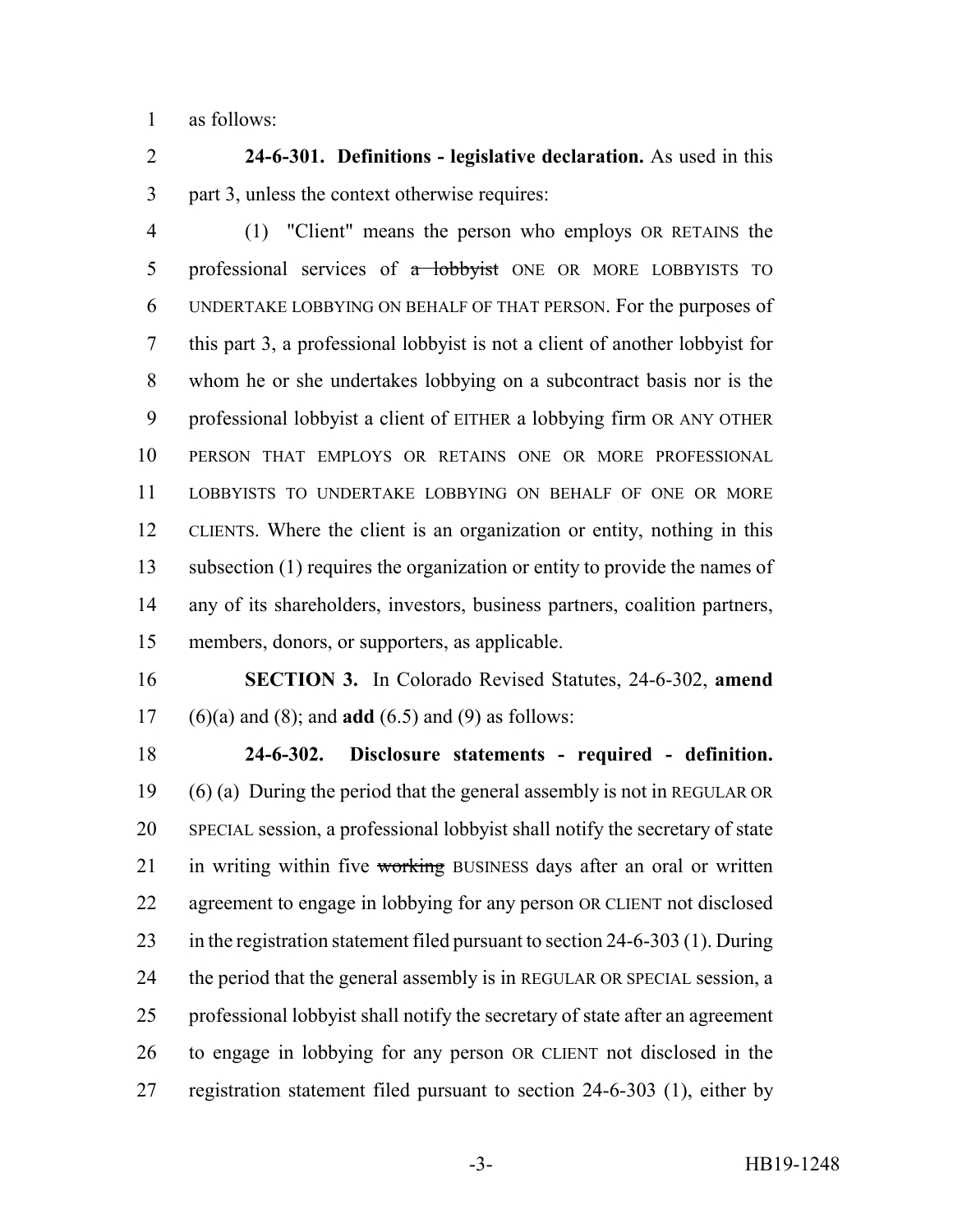means of the electronic filing system created in section 24-6-303 (6.3) or by facsimile transmission in accordance with the following:

 (I) In the case of a written agreement to engage the lobbyist, disclosure shall be made within twenty-four hours after the date of the agreement; and

 (II) In the case of an oral agreement to engage the lobbyist, the disclosure shall be made within twenty-four hours after the date of a subsequent written agreement between the parties, the commencing of lobbying activities, or the date the lobbyist receives any payment on the agreement, whichever occurs first.

11 (6.5) (a) IN ADDITION TO ANY OTHER DISCLOSURE REQUIRED BY THIS PART 3, DURING THE PERIOD THAT THE GENERAL ASSEMBLY IS IN REGULAR OR SPECIAL SESSION, A PROFESSIONAL LOBBYIST SHALL NOTIFY THE SECRETARY OF STATE BY MEANS OF THE ELECTRONIC FILING SYSTEM CREATED IN SECTION 24-6-303 (6.3) WITHIN FORTY-EIGHT HOURS AFTER:

 (I) THE LOBBYIST AGREES TO UNDERTAKE LOBBYING IN CONNECTION WITH NEW LEGISLATION, STANDARDS, RULES, OR RATES FOR EITHER A NEW OR EXISTING CLIENT OF THE LOBBYIST; OR

 (II) THE LOBBYIST TAKES A NEW POSITION ON A NEW OR EXISTING 20 BILL FOR A NEW OR EXISTING CLIENT OF THE LOBBYIST.

 (b) DURING THE PERIOD THAT THE GENERAL ASSEMBLY IS IN REGULAR OR SPECIAL SESSION, WHERE THE LOBBYIST EITHER AGREES TO UNDERTAKE LOBBYING IN CONNECTION WITH NEW LEGISLATION FOR EITHER A NEW OR EXISTING CLIENT OR TAKES A NEW POSITION ON A NEW OR EXISTING BILL FOR A NEW OR EXISTING CLIENT, THE DISCLOSURE REQUIRED 26 BY SUBSECTION  $(6.5)(a)$  OF THIS SECTION INCLUDES THE BILL NUMBER OF THE LEGISLATION AT ISSUE AND WHETHER THE LOBBYIST'S CLIENT IS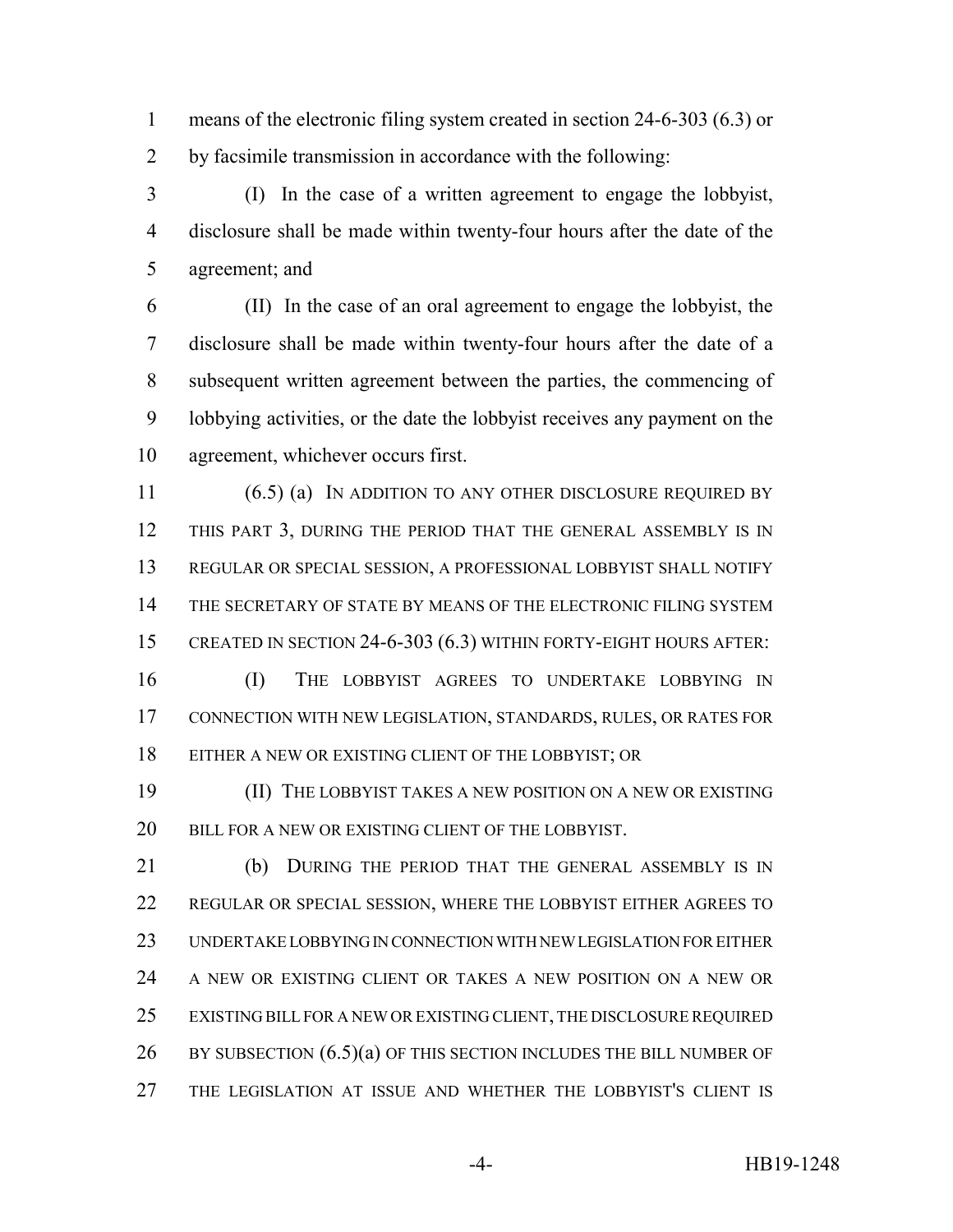SUPPORTING, OPPOSING, AMENDING, OR MONITORING THE LEGISLATION AT THE TIME THE LOBBYIST AGREES TO UNDERTAKE LOBBYING IN CONNECTION WITH THE LEGISLATION OR TAKES A NEW POSITION.

 (8) Notwithstanding any other provision of this part 3, an attorney who is a professional lobbyist is required to disclose information about the clients for whom he or she lobbies in accordance with this part 3 to the same extent as a professional lobbyist who is not an attorney. AN ATTORNEY WHO IS A PROFESSIONAL LOBBYIST MAY NOT DECLINE TO DISCLOSE HIS OR HER LOBBYING AS SUCH LOBBYING IS REQUIRED TO BE DISCLOSED IN ACCORDANCE WITH THIS PART 3 ON THE GROUNDS THAT THE LOBBYING IS PROTECTED AGAINST DISCLOSURE AS CONFIDENTIAL MATTERS BETWEEN AN ATTORNEY AND A CLIENT.

 (9) NOTWITHSTANDING ANY OTHER PROVISION OF THIS PART 3, IN CONNECTION WITH ANY REQUIREMENT TO DISCLOSE THE IDENTITY OF A CLIENT IN THIS SECTION OR SECTION 24-6-303, "CLIENT" MEANS, IN 16 ACCORDANCE WITH SECTION 24-6-301 (1), THE NAME OF THE PERSON WHO EMPLOYS OR RETAINS THE PROFESSIONAL SERVICES OF A LOBBYIST, A LOBBYING FIRM, OR ANY OTHER PERSON OR ENTITY TO UNDERTAKE LOBBYING ON ITS BEHALF.IN CONNECTION WITH ANY REQUIREMENT IN THIS SECTION OR SECTION 24-6-303 TO DISCLOSE THE IDENTITY OF A CLIENT, A PROFESSIONAL LOBBYIST WHO IS A NATURAL PERSON AND WHO IS EMPLOYED OR RETAINED BY A LOBBYING FIRM OR ANY OTHER FIRM OR ENTITY MAY DISCLOSE THE NAME OF THE LOBBYING FIRM OR OTHER PERSON OR ENTITY BY MEANS OF WHICH, OR UNDER THE NAME OF WHICH, A PROFESSIONAL LOBBYIST DOES BUSINESS, BUT TO SATISFY SUCH DISCLOSURE REQUIREMENT THE LOBBYIST SHALL ALSO DISCLOSE THE NAME OF THE CLIENT WHO EMPLOYS OR RETAINS THE PROFESSIONAL SERVICES OF